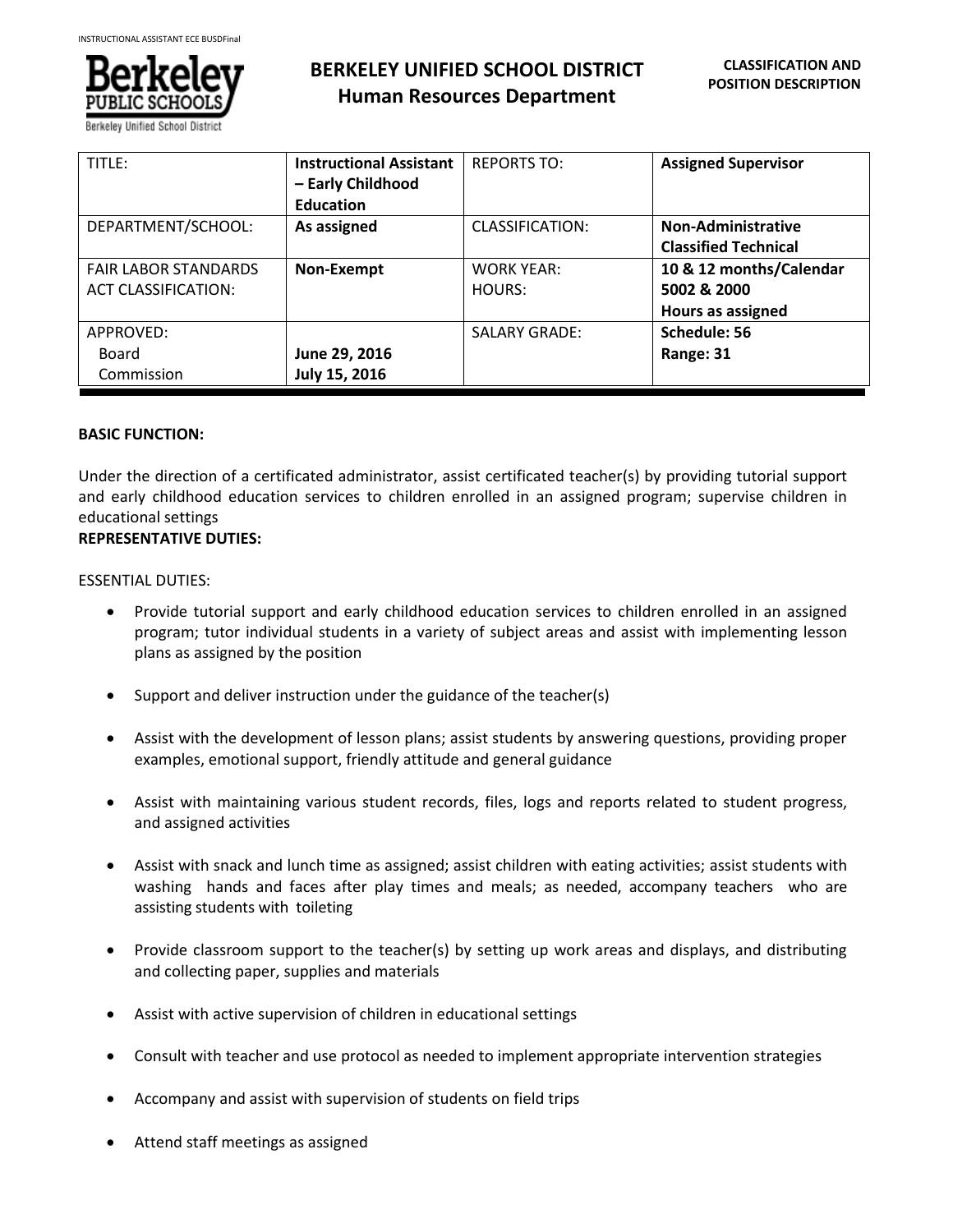OTHER DUTIES: Perform related duties as assigned

### **KNOWLEDGE AND ABILITIES:**

### KNOWLEDGE OF:

Basic principles and practices of early child development Child guidance principles and practices Positive Behavior Intervention Strategies (PBIS) and Response to Intervention (RTI) strategies Diverse academic, socioeconomic, cultural and ethnic backgrounds of designated families Basic instructional methods and techniques Correct English usage, grammar, spelling, punctuation and vocabulary Operation of standard office equipment Oral and written communication skills Interpersonal skills using tact, patience and courtesy Record-keeping and report preparation techniques Elementary level mathematics

### ABILITY TO:

Provide tutorial, support and early childhood education services to assure preschool-age children enrolled in an assigned program are ready for kindergarten Tutor individual students in a variety of subject areas and implement lesson plans Learn, interpret, apply and explain rules, regulations, policies and procedures Learn policies and objectives of assigned program and activities Assist with planning and implementing a variety of educational activities Communicate effectively both orally and in writing Establish and maintain cooperative and effective working relationships with others Operate standard office equipment Maintain records and prepare reports

# **EDUCATION AND EXPERIENCE:**

Any combination equivalent to: graduation from high school supplemented by 6 units of college level coursework in early childhood education and one year experience working with students or families in a social services or educational environment

# **LICENSES AND OTHER REQUIREMENTS:**

Valid first aid and CPR certificate issued by authorized agency preferred

Incumbents in this classification are expected to meet the requirements of the No Child Left Behind Act (NCLB).

Some incumbents in this classification may be required to speak, read and write in a designated second language.

# **WORKING CONDITIONS:**

ENVIRONMENT: Indoor work environment Outdoor playground environment